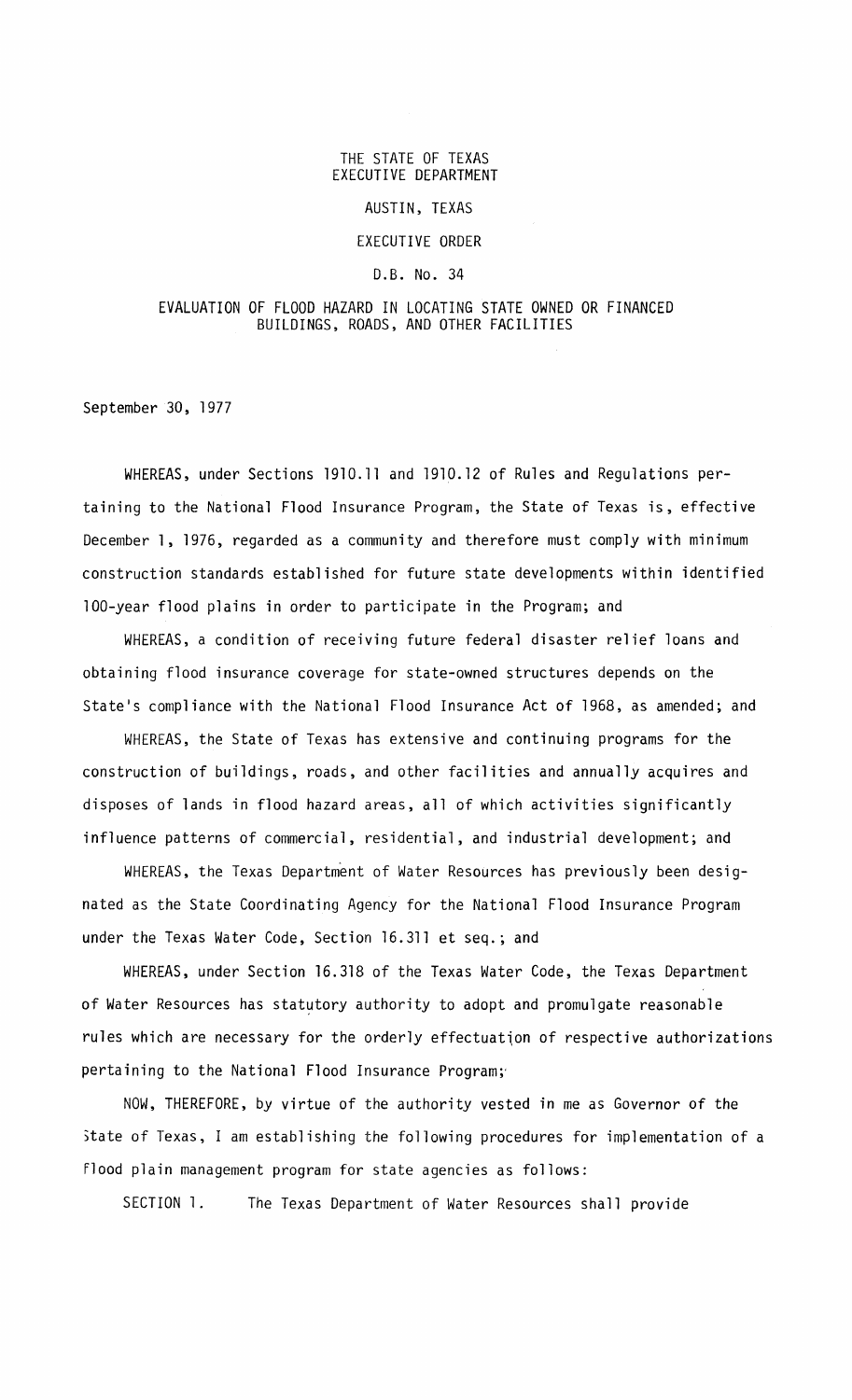September 30, 1977

leadership in encouraging a broad and unified effort to prevent unsound and uneconomic uses and development of the State's flood plains and, in particular, to lessen the risk of flood losses in connection with State-owned properties and State-financed or supported improvements. Specifically:

- (1) Under the direction of the Texas Department of Water Resources all state agencies directly responsible for the planning, location, or construction of State buildings. roads. or other facilities shall evaluate flood hazards when planning the location of new facilities and, as far as practicable, shall consider the economic, safe, and prudent use of flood plains in connection with such facilities.
- (2) In the siting and construction of State-owned facilities within identified flood plains, all State agencies should comply with the U.S. Department of Housing and Urban Development's minimum flood plain construction standards.
- (3) All State agencies responsible for the administration of grant or loan programs involving the construction of buildings, structures, roads, or other facilities shall evaluate flood hazards in connection with such facilities and, in order to minimize the exposure of facilities to potential flood damage and the need for future State expenditures for flood protection and flood disaster relief, shall consider economic, safe, and prudent use of flood plains in such connection.
- (4) All State agencies responsible for the disposal of lands or properties shall evaluate flood hazards in connection with lands or properties proposed for disposal to other public instrumentalities or private interests and shall attach appropriate restrictions with respect to uses of the lands or properties for disposal. In carrying out this paragraph, each State agency may make appropriate allowance for any estimated loss in sales price resulting from the incorporation of use restrictions in the disposal documents.
- (5) All State agencies responsible for programs which affect land use planning, including State permit programs. shall take flood hazards into account when evaluating plans, projects, and requests for loans or grants, and shall encourage land use appropriate to the degree of hazard involved.

-2-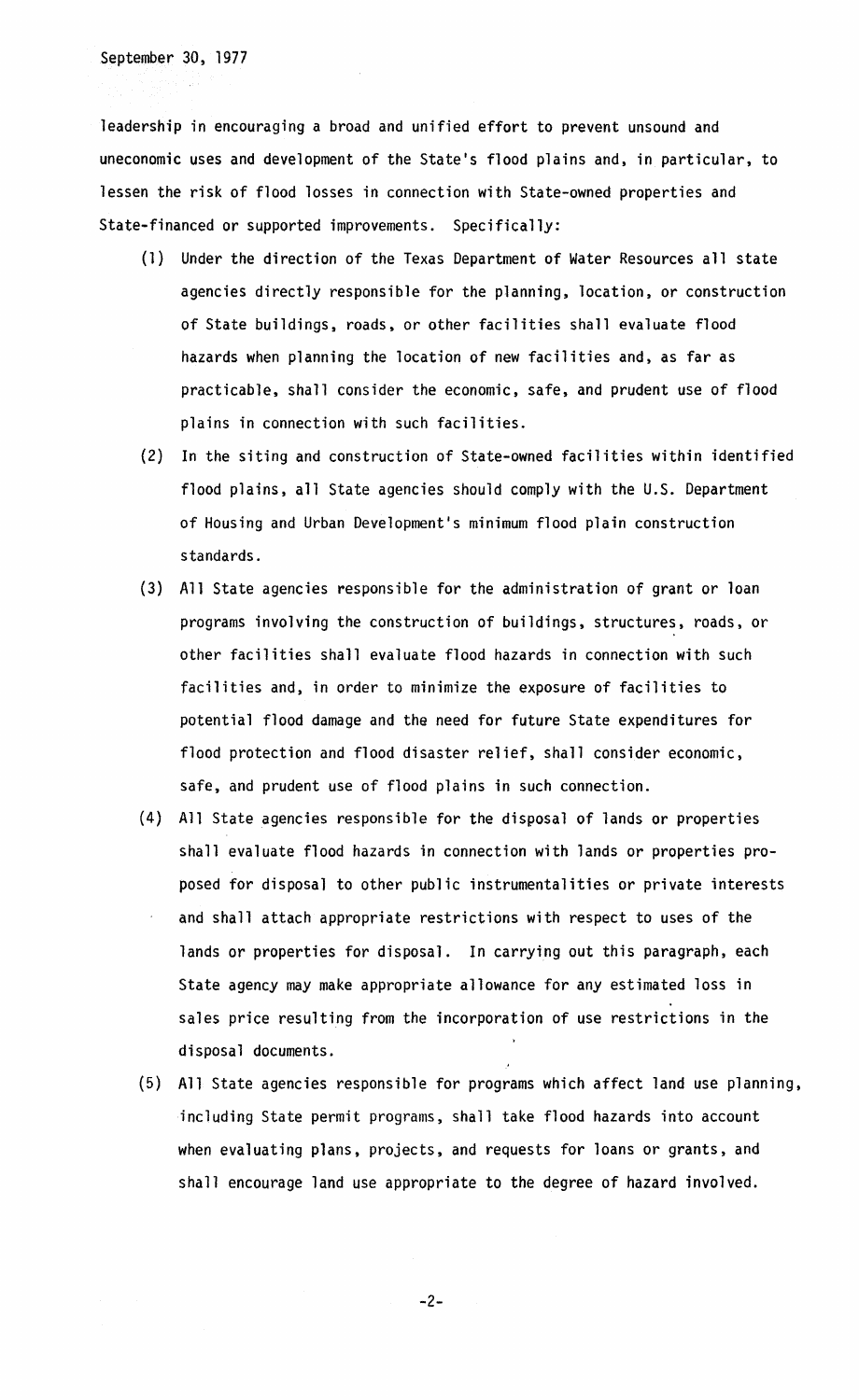## September 30, 1977

SECTION 2. Any requests for State appropriations for construction of new buildings, roads, or other facilities transmitted to the Legislative Budget Board and the Governor's Budget and Planning Office by any State agency should include the findings of the agency's evaluation and consideration of flood hazards in the development of such requests.

SECTION 3. All State agency heads shall prepare, maintain, and update an inventory of their agencies' respective State-owned structures and their contents which are located in identified 100-year flood plains. The inventory shall include the replacement costs and/or estimated fair market value of each structure and its contents.

SECTION 4. The Governor's Budget and Planning Office shall maintain a permanent record system which shows the date, location, and amount of flood losses to State-owned structures.

SECTION 5. In the event of future flood damage to existing State-owned structures, appropriate State agency heads shall evaluate the economic benefits of incorporating flood proofing measures into the rehabilitation of the structure. If a Presidential Disaster Declaration is made for flood events in which State-owned structures suffered flood damages, appropriate State agency heads shall secure flood insurance coverage on the structures through the National Flood Insurance Program. If federal disaster relief loans or grants are given to the State for rehabilitation of damaged structures, then where physically possible, these funds will be used to pay the costs of providing flood proofing measures to reduce future flood damage potential.

SECTION 6. State agency requests for flood hazard information, maps identifying lOO-year flood plains, and other related technical data, may be addressed to the Texas Department of Water Resources. Requests for information on obtaining flood insurance coverage on State-owned structures and on obtaining federal disaster relief may be addressed to the Governor's Office of bisaster Emergency Services and to the State Board of Insurance.

SECTION 7. As may be permitted by law, the head of each State agency shall issue appropriate rules and regulations to execute the provisions of this order. Drafting of agency rules and regulations should be coordinated with the Texas Department of Water Resources to assure compliance with established guidelines and procedures.

-3-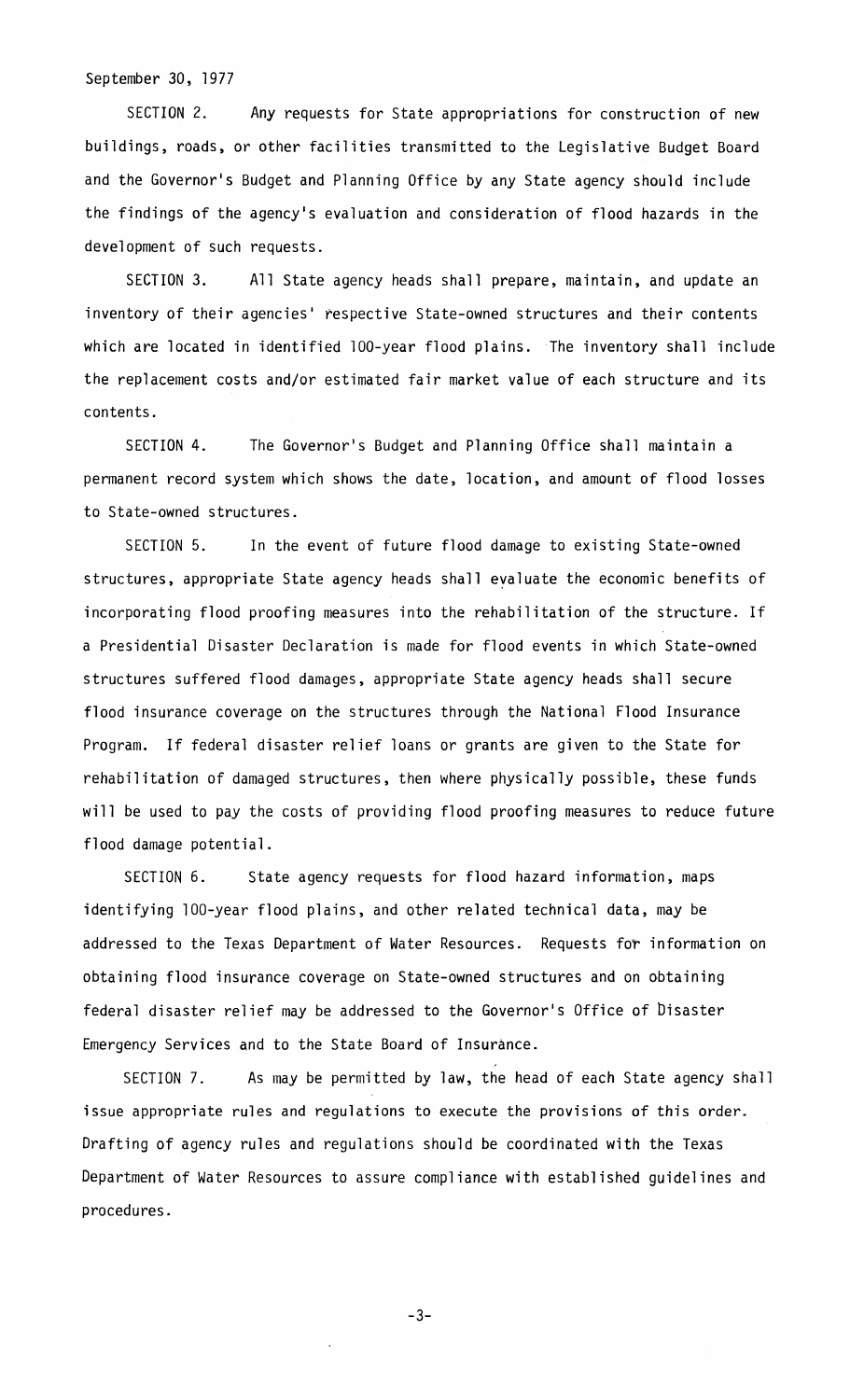# September 30, 1977

SECTION 8. To assist State agency heads in carrying out the intent of this Order and to provide guidance for construction in flood prone areas, the Texas Department of Water Resources is directed to publish flood hazard evaluation guidelines for use by State agencies. These guidelines should include the flood plain construction standards established by the U.S. Department of Housing and Urban Development.

SECTION 9. The Texas Department of Water Resources shall proceed immediately in developing the guidelines required under Section 8, and all State agencies shall implement the provisions of this Order by January 1, 1978.

SECTION 10. This Order shall take effect the 1st day of October 1977, and shall remain in effect until modified or recinded by me.



In official recognition whereof, I hereby affix my signature this the<br>30th day of September 30th day of A.D. 1977.

DOLPHBRISCOE GOVERNOR OF TEXAS

Mark White Secretary of State

Filed in the office of Secretary of State

OCT x'6 1977  $\mathcal{I}$  /  $\mathcal{I}$ OCT  $X_0^6$  1977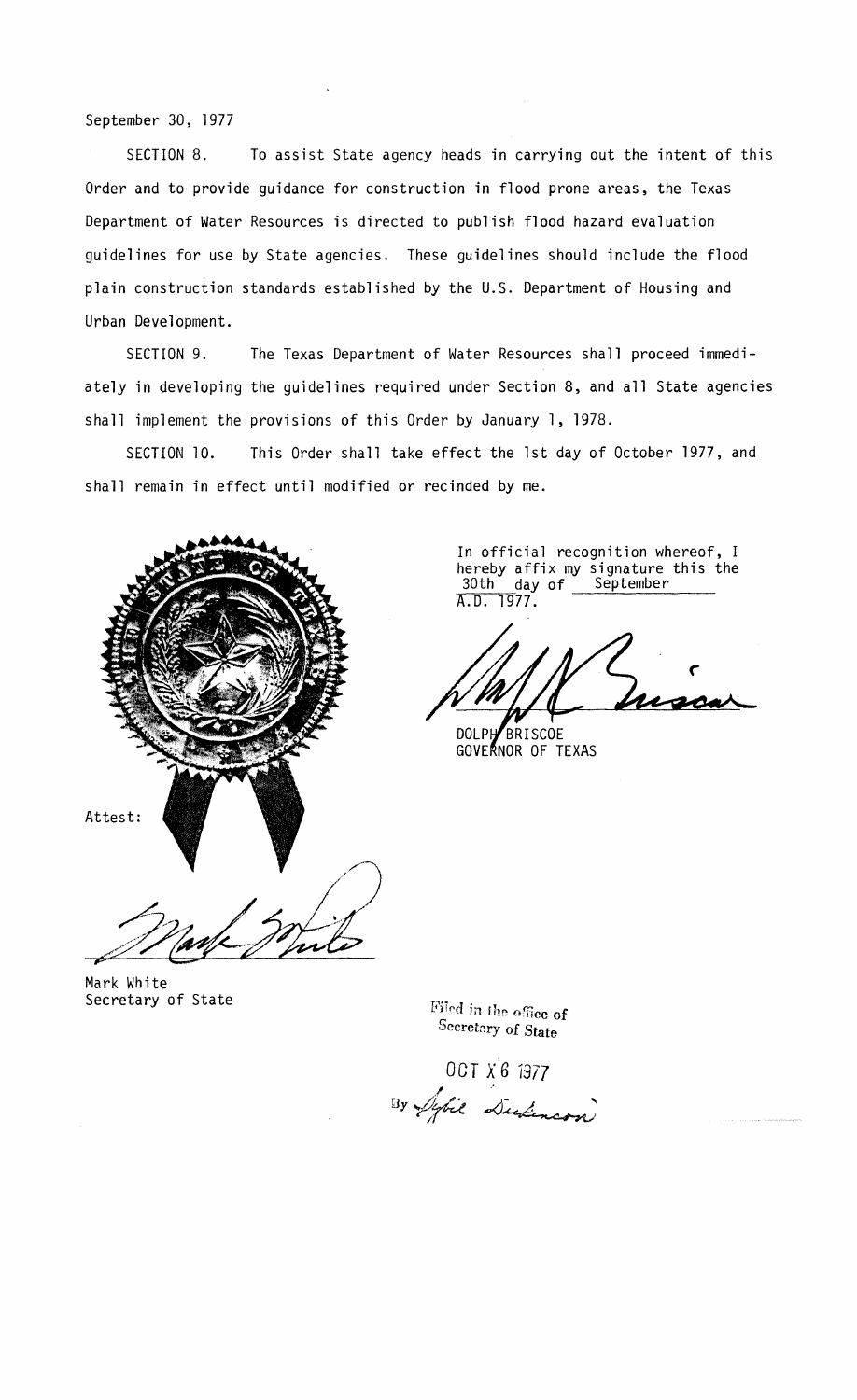## TEXAS DEPARTMENT OF WATER RESOURCES

1700 N. Congress Avenue Austin, Texas

#### TEXAS WATER DEVELOPMENT BOARD

A. L. Black, Chairman Robert B. Gilmore, Vice Chairman Milton T. Potts John H. Garrett George w. McCleskey Glen E. Roney



#### TEXAS WATER COMMISSION

Joe D. Carter,Chairman Dorsey B. Hardeman Joe R. Carroll

Charles E. Nemir Executive Director. Acting October 21, 1977

Mr. Robert E. Johnson Executive Director Texas Legislative Council P. O. Box 12128 Austin, Texas 78711

Dear Mr. Johnson:

Governor Briscoe has asked that we transmit to you a copy of "EXECUTIVE ORDER D.B. NO. 34 - EVALUATION OF FLOOD HAZARD IN LOCATING STATE OWNED OR FINANCED BUILDINGS, ROADS, AND OTHER FACILITIES." This Executive Order, signed by Governor Briscoe on September 30, 1977, was necessary to bring the State of Texas into compliance with the flood plain management provisions of the National Flood Insurance Program. Compliance with this Order will insure the continued availability of federal flood insurance, grants, and disaster relief to state-owned properties.

As the State Coordinating Agency for the National Flood Insurance Program and the principal agency designated by the Governor to coordinate implementation of Executive Order D.B. No. 34, the Texas Department of Water Resources will cooperate fully with you to insure an orderly implementation of the State's Flood Plain Management Program. Upon request, we can supply you with flood plain maps for use in your Agency's inventory of state-owned property located in flood prone areas. Additionally, our files of flood plain data are available for your use in planning the siting of facilities to be constructed by the State.

As directed in Section <sup>9</sup> of the Order, the Department is developing guidelines to assist all state agencies in implementing the pro- visions of the Order. We hope to have <sup>a</sup> review draft of these